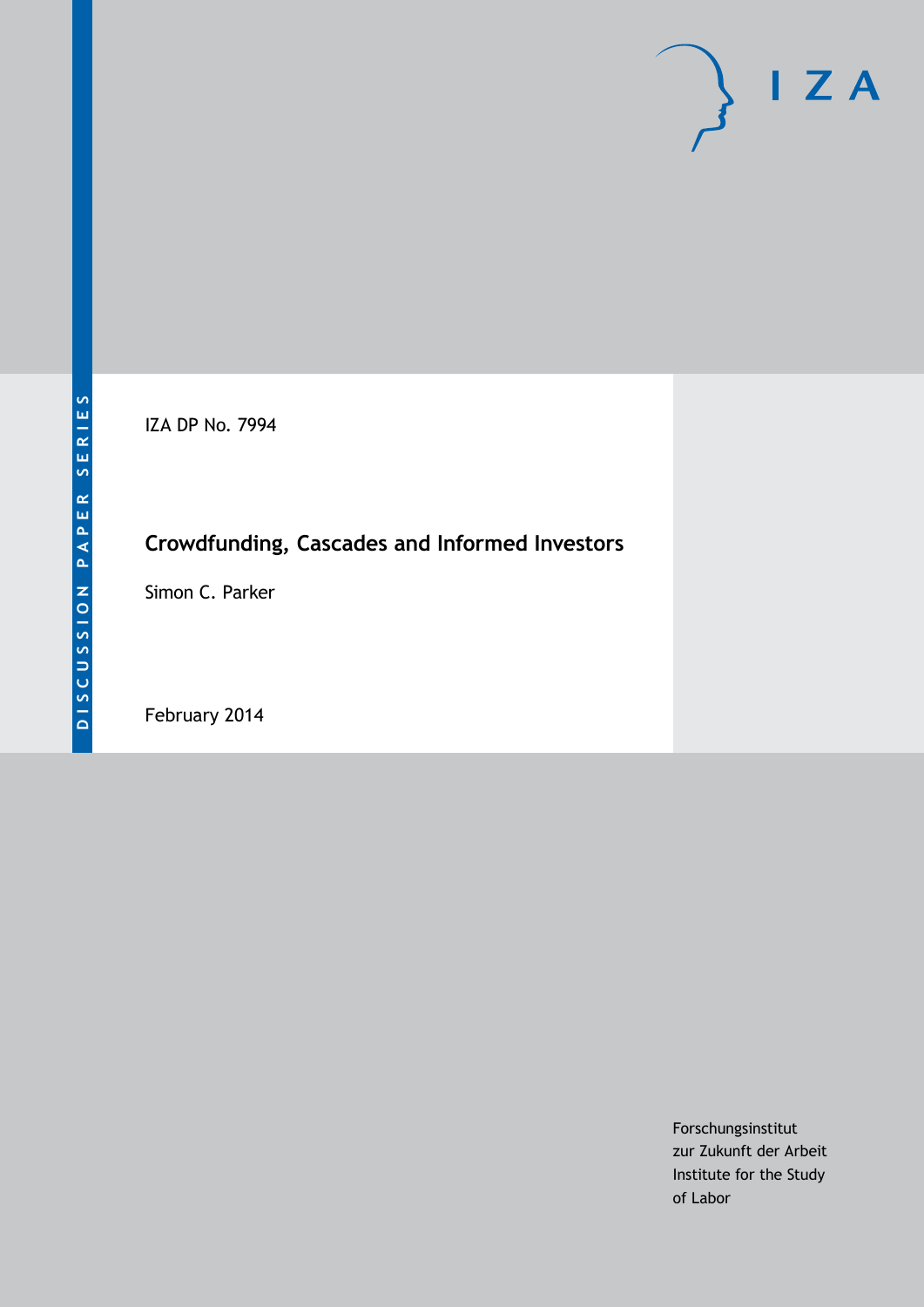# **Crowdfunding, Cascades and Informed Investors**

### **Simon C. Parker**

*Western University, Canada and IZA*

Discussion Paper No. 7994 February 2014

IZA

P.O. Box 7240 53072 Bonn Germany

Phone: +49-228-3894-0 Fax: +49-228-3894-180 E-mail: [iza@iza.org](mailto:iza@iza.org)

Any opinions expressed here are those of the author(s) and not those of IZA. Research published in this series may include views on policy, but the institute itself takes no institutional policy positions. The IZA research network is committed to the IZA Guiding Principles of Research Integrity.

The Institute for the Study of Labor (IZA) in Bonn is a local and virtual international research center and a place of communication between science, politics and business. IZA is an independent nonprofit organization supported by Deutsche Post Foundation. The center is associated with the University of Bonn and offers a stimulating research environment through its international network, workshops and conferences, data service, project support, research visits and doctoral program. IZA engages in (i) original and internationally competitive research in all fields of labor economics, (ii) development of policy concepts, and (iii) dissemination of research results and concepts to the interested public.

IZA Discussion Papers often represent preliminary work and are circulated to encourage discussion. Citation of such a paper should account for its provisional character. A revised version may be available directly from the author.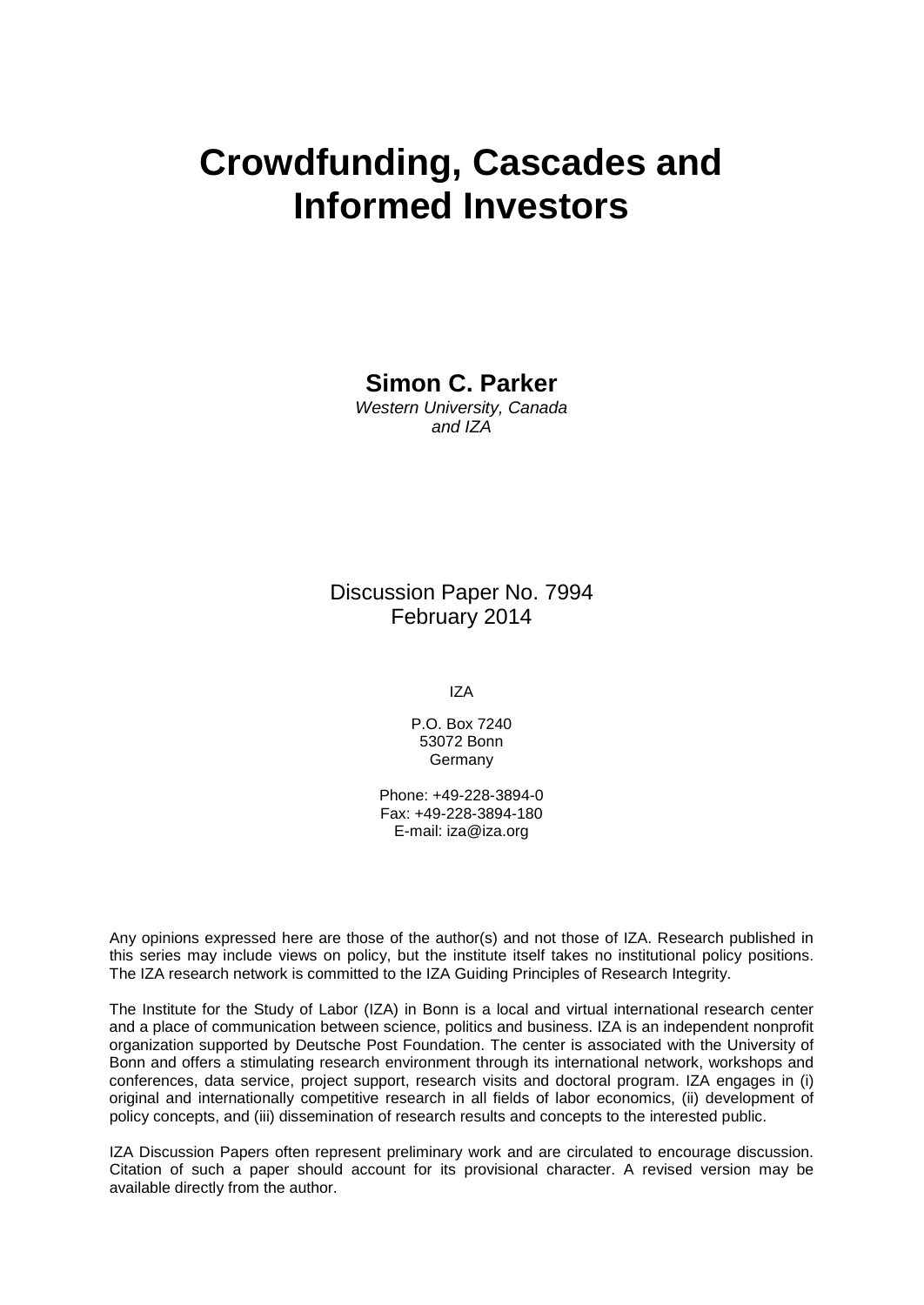IZA Discussion Paper No. 7994 February 2014

### **ABSTRACT**

### **Crowdfunding, Cascades and Informed Investors**

Do higher proportions of (a) informed investors and (b) high-quality projects increase the number of good projects that are ultimately financed via crowdfunding? A simple model and simulation reveals the answers to both questions to be: 'not necessarily'.

JEL Classification: L26, C63, G23

Keywords: crowdfunding, new ventures, entrepreneurial finance, startups

Corresponding author:

Simon C. Parker #2253 Ivey Business School Western University 1255 Western Road N6G 0N1 London, ON Canada E-mail: [sparker@ivey.uwo.ca](mailto:sparker@ivey.uwo.ca)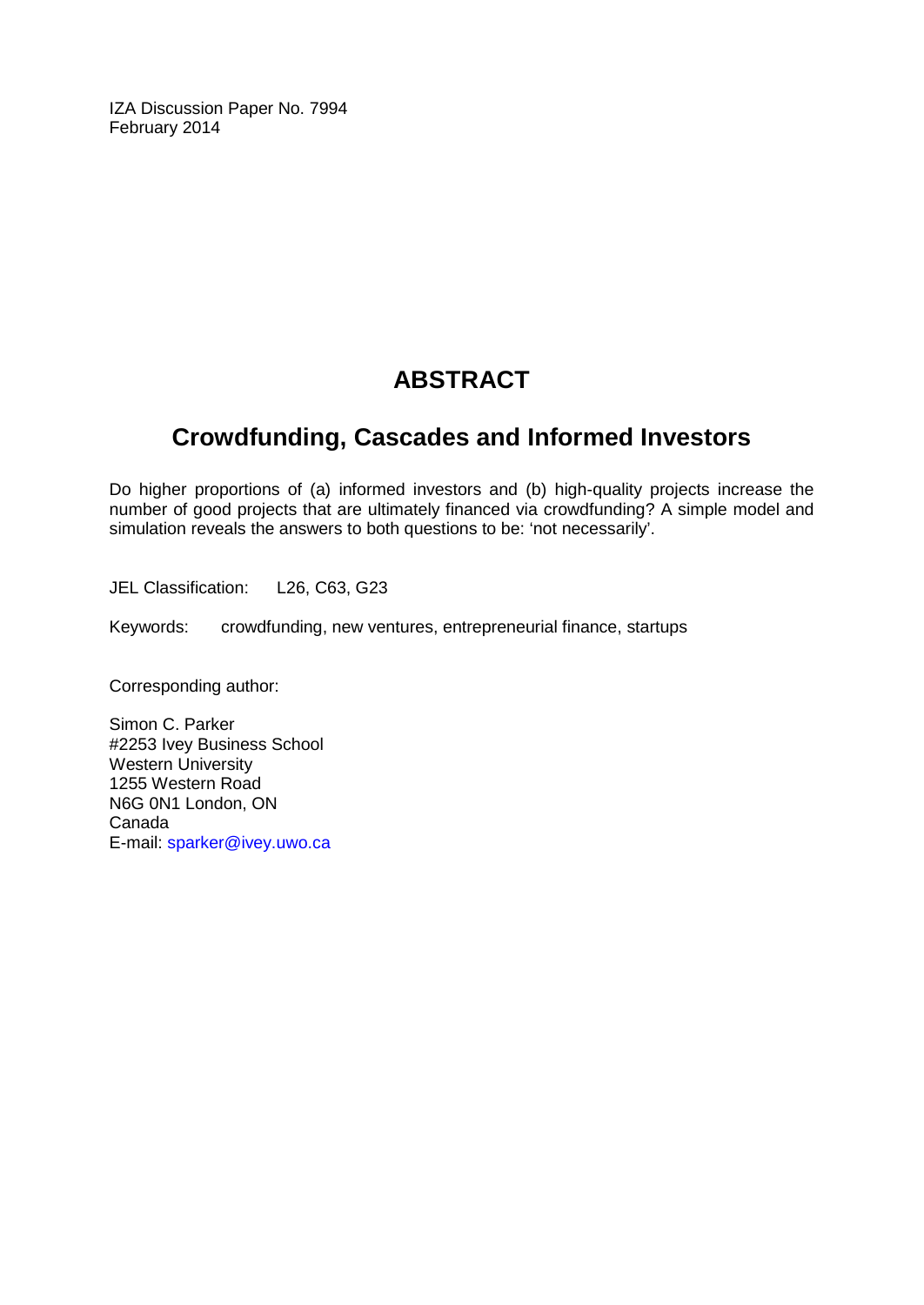Crowdfunding platforms enable members of the public to make small investments in ventures pitched by entrepreneurs (Agrawal et al, 2013). In the United States, equity crowdfunding was legalized in April 2012 when President Obama signed into law the JOBS Act (Stemler, 2013): this permits investors to take small shareholdings in new startups. Research on crowdfunding is beginning to emerge, though it mostly focuses on donation-based funding (Burtsch et al, 2013; Mollick, 2014).

Several studies show that accumulated capital invested in projects serves as an informative but noisy signal of project quality (Agrawal et al, 2011; Burtsch et al, 2013) and can cause information cascades to form. Yet we still know little about whether cascades have positive or negative effects on crowdfunding investments, especially when multiple projects are competing simultaneously for funding. This paper sheds light on this issue in a simple setting that incorporates prominent features of investment-based crowdfunding platforms. Some projects are of good underlying quality while others are not: investors face asymmetric information about the identity of projects. Some investors have informative but imperfect signals of project quality while others do not; but everyone invests limited funds in one of several competing projects. I find, unexpectedly, that higher proportions of informed investors do not always lead to more good projects being funded; and a higher proportion of bad projects in the pool can paradoxically increase the number of good projects that end up funded. These findings may be of practical interest to entrepreneurs, investors, and crowdfunding platforms.

#### **The Model**

There are *n* investors, where *n* is a positive, finite integer. I assume that *n* is unknown, which seems realistic given the geographically dispersed, online setting of crowdfunding (Agrawal et al, 2011). *n*  is taken to be large enough that each individual investor regards themselves as atomistic, i.e. they do not make investment decisions in order to influence investors who invest after them (Bikhchandani et al, 1992). As in Welch (1992), resource scarcity is modeled by having all investors (who arrive in a random sequence) commit exactly one dollar to one and only one project of their choosing. The crowdfunding platform presents an integer number *m* projects to choose from: all of these available projects start and end at the same time. Of these projects, an integer number *l*  (where  $l < m$ ) are classed as `good'; the identities of good projects are unknown to investors.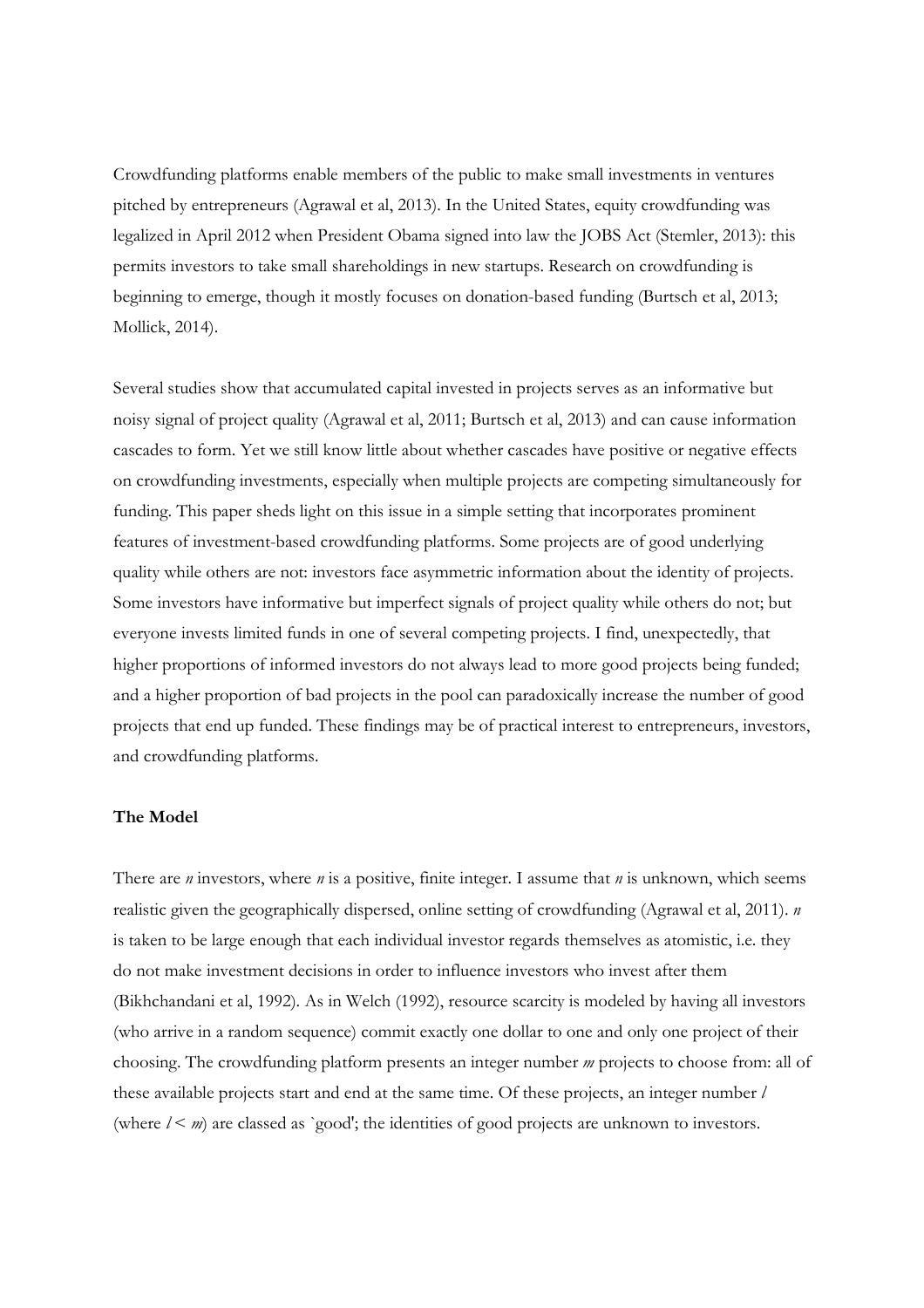If they receive funding, a good project yields a positive rate of return; the remaining *m* − *l* projects are `bad', yielding a lower (possibly negative) rate of return. Consistent with the design of most crowdfunding platforms, there is a 'provision point mechanism', whereby projects are only funded if a publicly-declared funding threshold is reached within the funding window, *n.* Since all investors invest one dollar, the threshold can be parameterized as the need for *k* investors to invest in a project, where *k* is treated as exogenous.<sup>1</sup> If projects are not funded, investors get just their stake back, i.e. a zero rate of return.

A proportion  $\theta$  (where  $0 \le \theta \le 1$ ) of investors are `informed', receiving an informative signal about one of the *l* good projects. A signal correctly identifies a project as good with probability ζ (where  $0 < \zeta$  < 1). For the signal to be useful,  $\zeta > \frac{l}{m}$ . The remaining proportion 1− θ of investors is uninformed, receiving no signal. Although  $\theta$  and  $\zeta$  are public knowledge, receipt of a signal is private information. Consistent with the design of most crowdfunding sites, however, everyone can observe the cumulative amounts invested in each project. The owners of projects know the type of their project but cannot signal this credibly to investors, leading to a pooling equilibrium. To avoid a trivial problem in which all projects can be funded, assume *km* > *n*.

Turning to investment decisions, it is always optimal for an *uninformed* investor to invest in the project with the greatest amount of investment so far, since that project is associated with the greatest expected number of positive, informed signals. An *informed* investor is also interested in the expected number of such signals, but they also have private information. Suppose they get a signal about project *j*, which has attracted  $g^j$  dollars so far. The investor wants to know the probability that there were  $\alpha$  signals out of the  $g^j$  possible signals that could have been received, where  $a \in \{0,1,\ldots,g^j\}$ . Letting A denote the number of signals,

$$
P(A = a|gj, \theta) = {gj \choose a} \theta^a (1 - \theta)^{gj - a} \qquad a = 0, 1, ..., gj
$$

Of course, this is just the density function of the binomial distribution, whose expected value is  $E(A|g^j, \theta) = g^j\theta$ 

 $\overline{a}$ 

<sup>1</sup> Some equity-based platforms, such as crowdcube.com, enable entrepreneurs to set a secondary target once the first target is reached, and obtain additional funds. For simplicity, this possibility is not modeled below.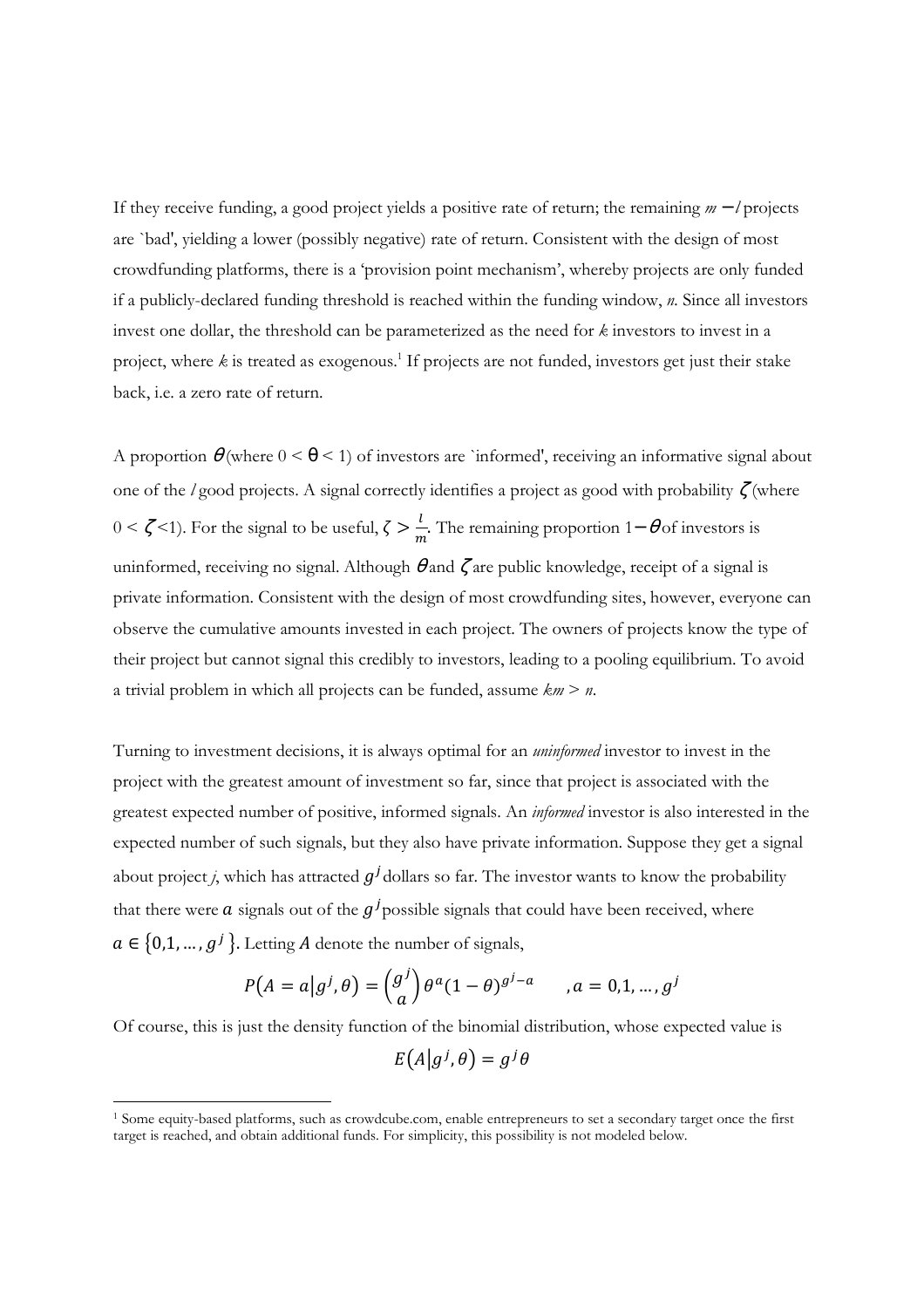Hence, counting the informed investor's signal, the expected number of signals for project *j* is  $1 + g^{j}\theta$ .

Index the non-*j* project with the greatest dollar investment so far by *i*, where  $i \neq j$ . By the above reasoning, the expected number of good signals for project *i* is  $g^i\theta$ . Hence an informed investor should use their private information to invest in *j* as long as

$$
(g^i - g^j)\theta \le 1
$$

(1)

If this inequality is reversed, an informed investor should disregard their private information and choose the project with the greatest number of investments: at this juncture they behave like an uninformed investor. An 'information cascade' starts at the point that (1) holds with equality. As previous work has shown, cascades can form for both good and bad projects; and they can be suboptimal, leading to funding of bad projects instead of good ones (Bikhchandani et al, 1992).<sup>2</sup>

#### **Simulation**

 $\overline{a}$ 

The path dependence inherent in the model necessitates a simulation approach. Let  $\Psi$  =  $(k, l, m, n, \theta, \zeta)$  denote the parameters of the model. The output of interest is *the expected number of good projects funded*, Π, for a given Ψ. That is because the number of successful projects funded is likely related to the amount of innovation and the creation of economic value. The simulations report  $\Pi$  for various values of  $\theta \in \{0.01, 0.02, \ldots, 0.99\}$  and  $l \in \{1, 2, \ldots, 9\}$ . The value  $\zeta = 0.92$  > 9/10 ensures that signals are informative;  $k = 10$ ; and  $n = 30$ .<sup>3</sup>

Investors use the decision rules established in the previous section; when they face more than one equally good option (e.g. as the first investor does if she is uninformed), a random tie-breaker is utilized. For any given  $\Psi$ , complete investment sequences are repeated 10,000 times to average

<sup>2</sup> Note that: (i) the decision rule above does not depend on ζbecause all signals are assumed equally accurate; (ii) <sup>θ</sup> was assumed known: greater complexity would arise if investors estimated  $\theta$  with heterogeneous prior beliefs; and (iii) *n* was assumed unknown: the decision rule (1) would have to be modified were *n* known. Generalizing the model by relaxing these assumptions is a task left to future research.

<sup>3</sup> It might seem that *n =* 30 is too small to permit individuals to regard themselves as 'atomistic', as assumed in the model. But as shown below, *k* and *n* can be scaled up together without affecting the qualitative results.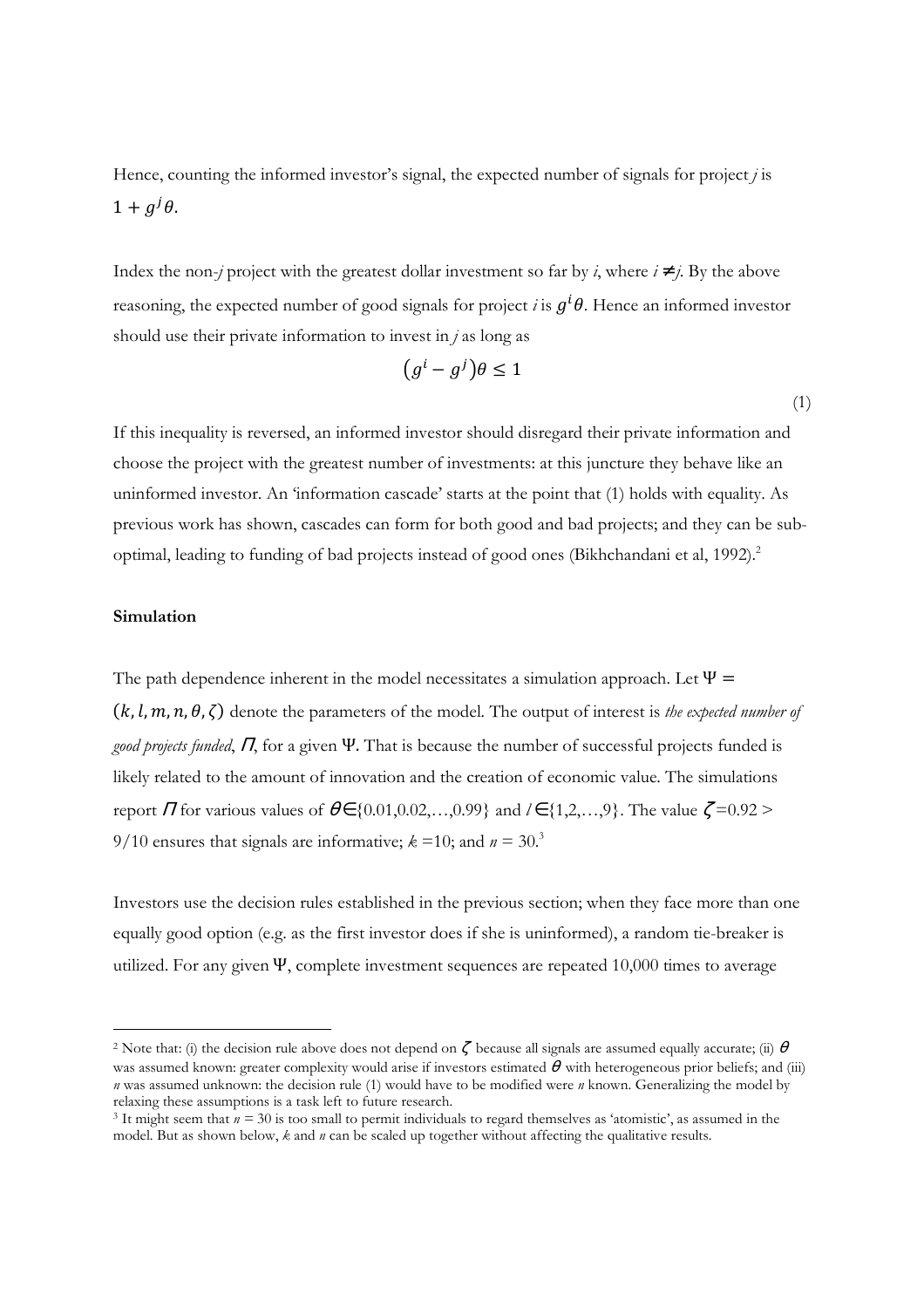over different random investor arrivals, tie breaks, etc. The institutional set-up and investment decisions described in the previous section are coded into an APL program (available on request).

Figure 1 graphs the results:  $\theta$  and *l* appear on the two horizontal axes and  $\Pi$  is on the vertical axis. Figure 1 shows that if most investors are informed ( $\theta \ge 0.75$ ) the  $\Pi \sim l$  relationship is inverse-U shaped, with  $\Pi$  reaching a maximum at  $l = 5$ . Hence having more good projects in the pool is not necessarily associated with greater funding of good projects. Also, the <sup>Π</sup> ∼<sup>θ</sup>relationship is nonlinear, being strictly increasing only for *l* ≤ 4, and generally decreasing at higher values of *l*. Hence having a higher proportion of informed investors in the crowdfunding population is not necessarily better, either.

The logic is as follows. When most investors are uninformed, they tend to follow the few informed investors, who predominantly back good projects. But numerous informed investors tend to concentrate funding on only the good projects. That does not spread finite resources ( $n = 30$ ) too thinly as long as *l* is low; but when *l* is high, there are too few cascades, which are needed to bring some of them to the funding threshold.

Figure 2 depicts what happens when *n* is increased to 50, all else equal. More projects can now be funded: in fact, 47% of projects (both good and bad) now achieve the threshold (averaged over the entire  $l \times \theta$  space of Figure 2) – compared with 25% for Figure 1. The non-linearity is less pronounced in Figure 2, as would be expected if more investors can fund projects; but a similar pattern as before is observed for high values of *l* and θ. It is noteworthy that the UK equity crowdfunding site crowdcube.com reports that only 24% of its startup pitches end up fully funded (see www.crowdcube.com/infographic).

Figure 3 summarizes the results of quintupling *k* and *n*, to 50 and 150, respectively. Evidently scaling does not change the main findings. As a further robustness check, the simulation was repeated using  $\zeta = 0.72$ ; the results were also qualitatively unchanged (available on request).<sup>4</sup>

l,

<sup>4</sup> In all parameterizations, the number of *bad projects* funded is broadly decreasing in both θ and *l*.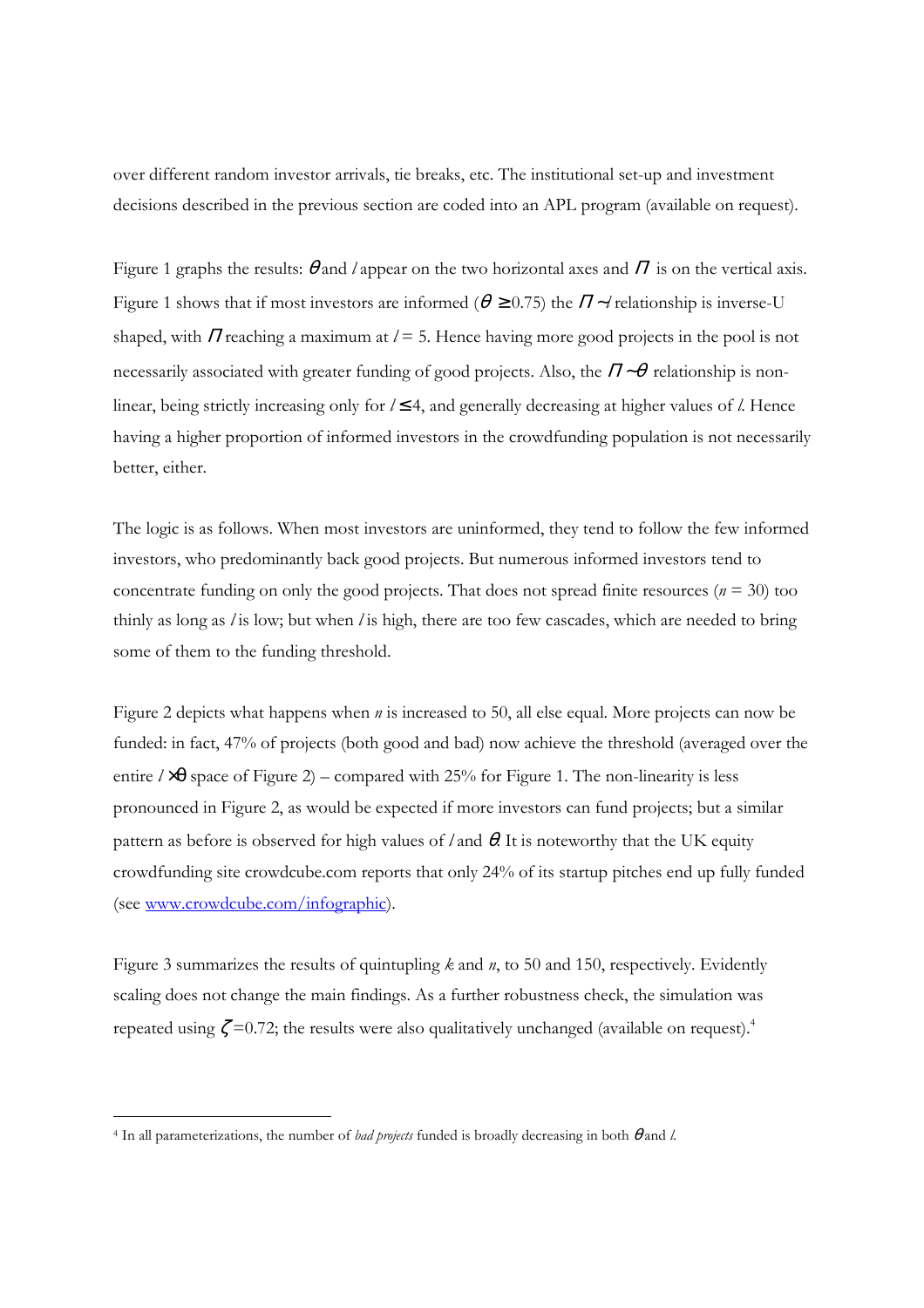### **Conclusion**

This simulation exercise has shown that information cascades can mitigate the problem whereby private information leads investors to spread resources so thinly that few good projects achieve the funding they require. Uninformed investors are the most active promoters of cascades, which can explain why, paradoxically, their presence can sometimes improve the functioning of crowdfunding markets. Similar reasoning applies to the existence of 'bad' projects: although information cascades can result in some of these gaining funding, a pool dominated by too many good projects can again lead to investments in them being spread too thinly. A practical implication is that equity crowdfunding platforms might encounter diminishing returns to any efforts designed to improve the quality of participating projects and investors.

Of course, too many bad projects likely incur resource costs: future research is needed to estimate the balance between good and bad projects and how crowdfunding platforms can strike an optimal balance between them.

#### **References**

- Agrawal, A.K., C. Catalini and A. Goldfarb (2011). The geography of crowdfunding, *NBER Working Paper No. 16820, Cambridge MA*
- Agrawal, A.K., C. Catalini and A. Goldfarb (2013). Some simple economics of crowdfunding, *NBER Working Paper No. 19133, Cambridge MA*
- Bikhchandani, S., D. Hirshleifer and I. Welch (1992). A theory of fads, fashion, custom and cultural change as informational cascades, *Journal of Political Economy*, 100(5): 992-1026.
- Burtch, G., A. Ghose and S. Wattal (2013). An empirical examination of the antecedents and consequences of contribution patterns in crowd-funded markets, *Working Paper.*
- Mollick, E. (2014). The dynamics of crowdfunding: an exploratory study, *Journal of Business Venturing*, 29(1): 1-16.
- Stemler, A.R. (2013). The JOBS Act and crowdfunding: harnessing the power and money of the masses, *Business Horizons*, 56: 271-275
- Welch, I. (1992). Sequential sales, learning and cascades, *Journal of Finance*, 47(2): 695-732.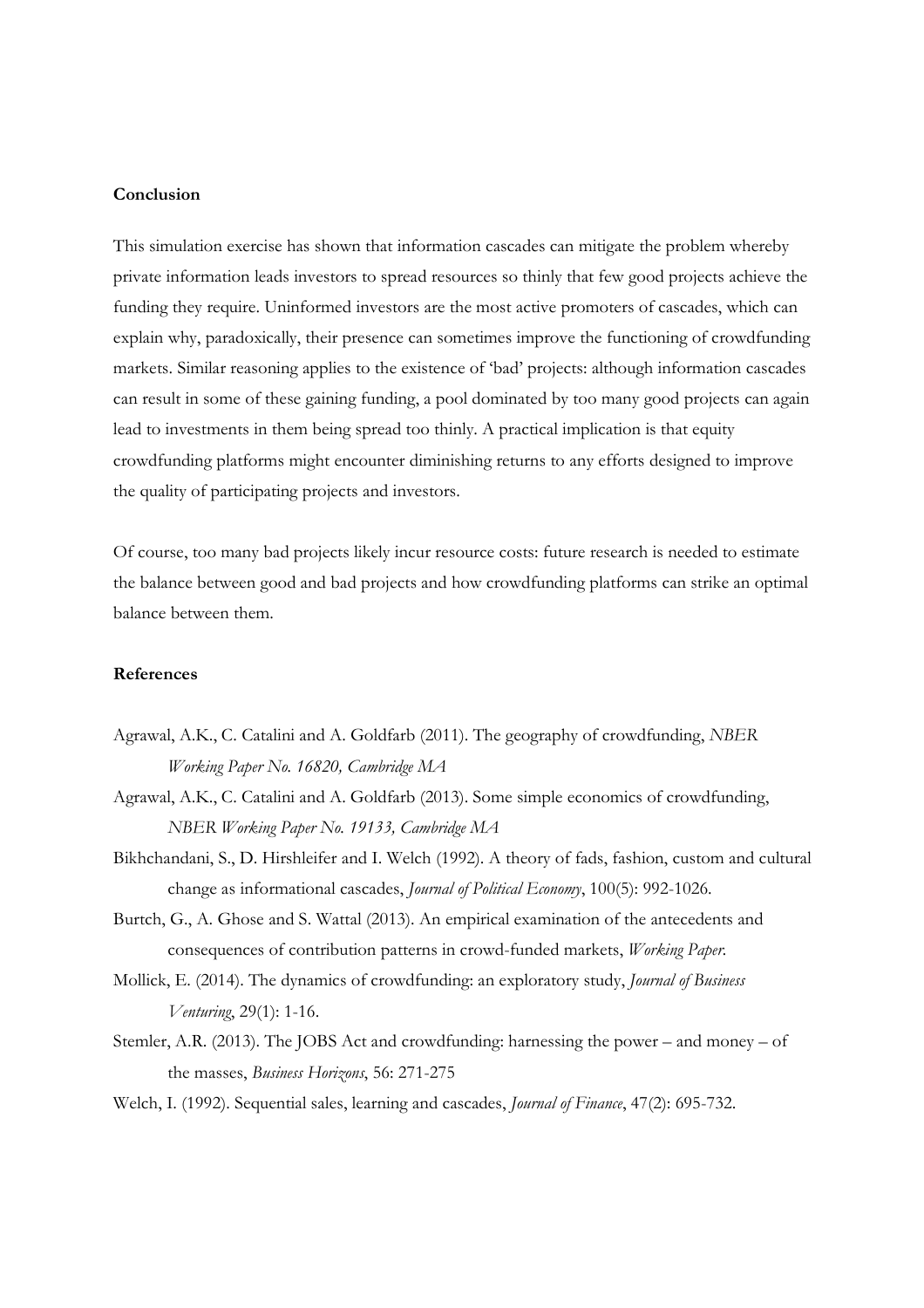

Notes:  $\Psi = (10, l, 10, 30, \theta, 0.92)$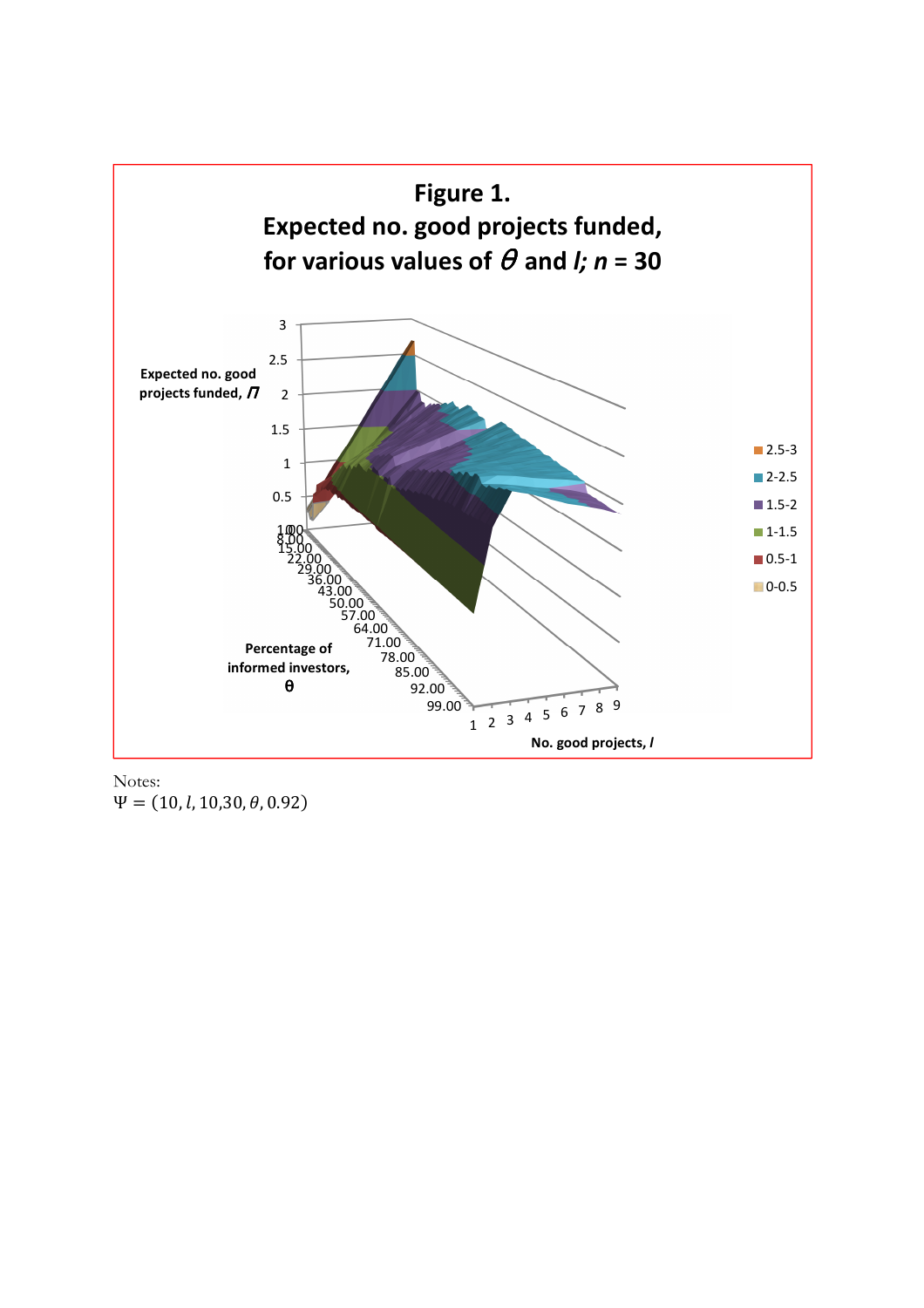

 $\Psi = (10, l, 10, 50, \theta, 0.92)$